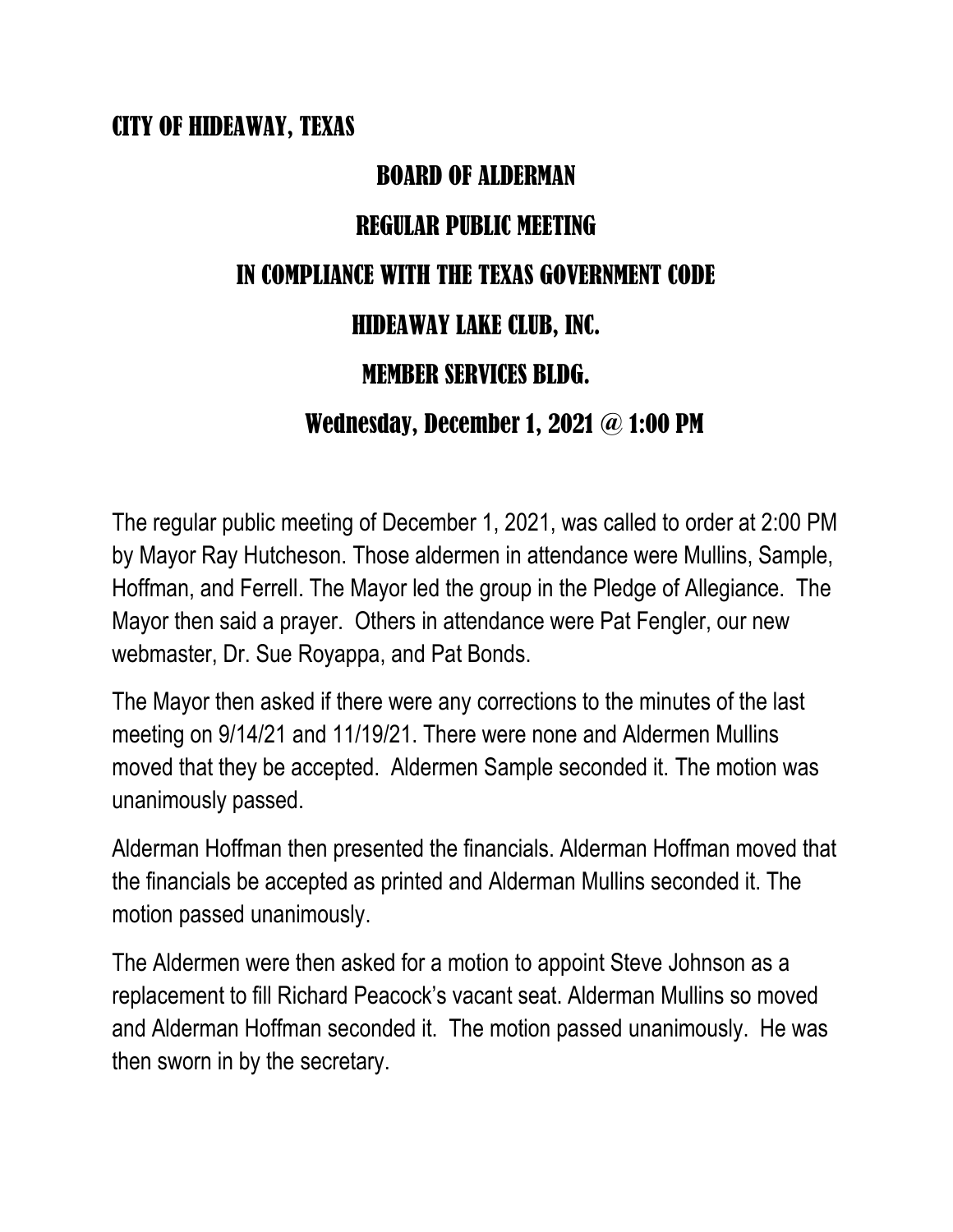Dr. Sue Royappa then gave her report on COVID-19 in Hideaway and local hospitals. She said that cases were down in Hideaway. There have only been two cases in the last two weeks. There may be an increase due to Thanksgiving. An increase usually follows holiday gatherings by 2 weeks.

The Mayor then asked Alderman Johnson to give his report on Emergency Management issues with a focus on storm sirens. He brought everyone's attention to his handout of information on the sirens system. There were two options. There is a difference of \$117,000 between the options. Aldermen Mullins said that he saw no way the City could afford the sirens system at this time due to monetary issues.

Alderman Ferrell was then asked to give an update on our seeking to be certified as an "Authorized Agent" by the TECQ for septic system regulation. She recently visited with an official from the city of Burnet. He told her that they had set their system up with exceptions by way of an Ordinance. She also asked him what he would have added that hadn't been. He said that he wished he had included inspection requirements. She asked how they carried out their inspections and he said they used "Sniff and See". Sniff to see if any odors can be detected and See if there are any confluents running on the property or the adjacent property. The Mayor then asked where we stood with the paperwork. She said that she was told that it is up to the City to decide what restrictions would be used and what an inspection would cost. Pat Bonds said that maybe we are not ready to vote on this. Alderman Mullins spoke about a proposal that he has been working on to implement this plan. This is not on the agenda so we can't talk about it at this meeting. This will be put on the agenda for the next meeting.

Next on the agenda is the Mayor leading a discussion on Doug Hoffman's recommendations. The Mayor reviewed the October 2021 Town Hall meeting and some of the questions that were asked by the members concerning the Wastewater Proposal. He also went over several pages of information on